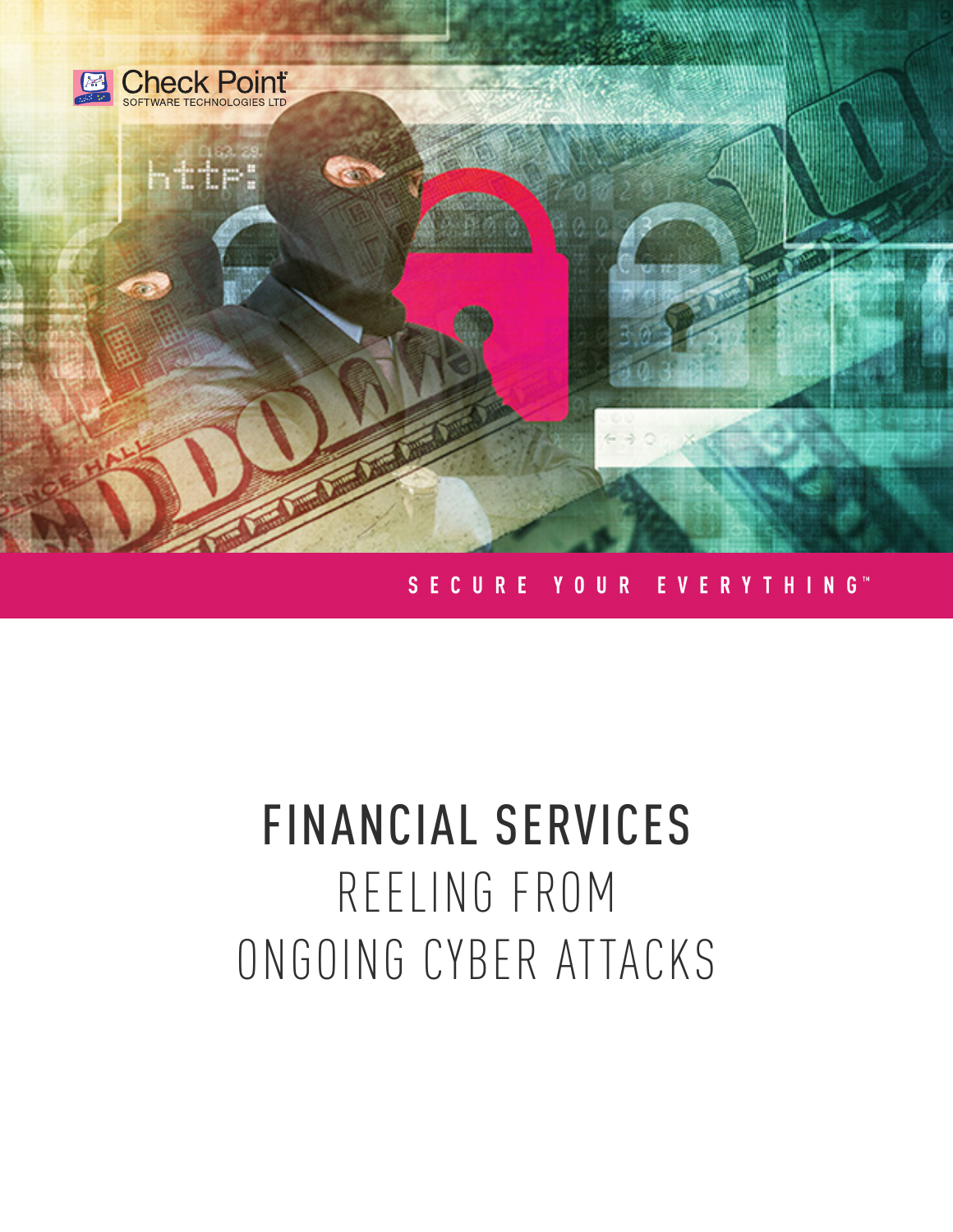Against the backdrop of a global pandemic, businesses experienced significant disruptions, underwent technological transformations and had to rethink plans for sustainable, long-term growth. Banks and insurance firms were no exception. New opportunities arose all around. However, cyber criminals often capitalized on available opportunities before legitimate enterprises could do so. As a result, organizations have suffered.<sup>1</sup>

Nearly 75% of banks and insurance groups have reported a spike in cyber crime. With skeleton staffing and slashed budgets, cyber threats are ravaging the finance sector. For example, in 2021, the Reserve Bank of New Zealand reported a data breach involving a third-party file sharing application. The Bank estimated that total costs hovered around the \$3.5 million mark. Earlier in the year, the country's stock exchange found itself battling a Distributed Denial of Service (DDoS) attack. Stock Exchange operations incurred disruption for four consecutive days.2

Around the same point in time, American Express accidentally enabled a hacker to leak customer data belonging to 10,000 credit card holders. The information appeared publicly in an underground online forum.

A financial institution's cyber data represents the crown jewels for cyber criminals, who can monetize the stolen loot on the dark web. In the financial services sector, the average cost of a data breach tops \$5 million USD, which is higher than the average cost cross all other sectors (at \$3.86 million USD).

The American Express incident exposed credit card numbers and personally identifiable information, from names, to phone numbers, to home addresses.

In this paper, we'll explore financial services' major cyber threats. The growing need for cyber security of

financial institutions can be seen in their claim to fame as the largest and fastest growing private sector cyber security market.<sup>3</sup> We'll also propose what security leadership can do to help prevent cyber attacks and safeguard sensitive financial data.

<sup>1</sup> "Reserve Bank taking action to respond to data breach reports" RBNZ, May 31, 2021 <https://www.rbnz.govt.nz/news/2021/05/reserve-bank-taking-action-to-respond-to-data-breach-reports>

<sup>2</sup> "Special report: Security for financial firms 2021," Cyber Talk, June 25, 2021

<sup>3</sup> "U.S. Financial Services: U.S. Financial Services: Cybersecurity Systems & Services Market - 2016-2020" Cyber Security Market Report, Kenneth Research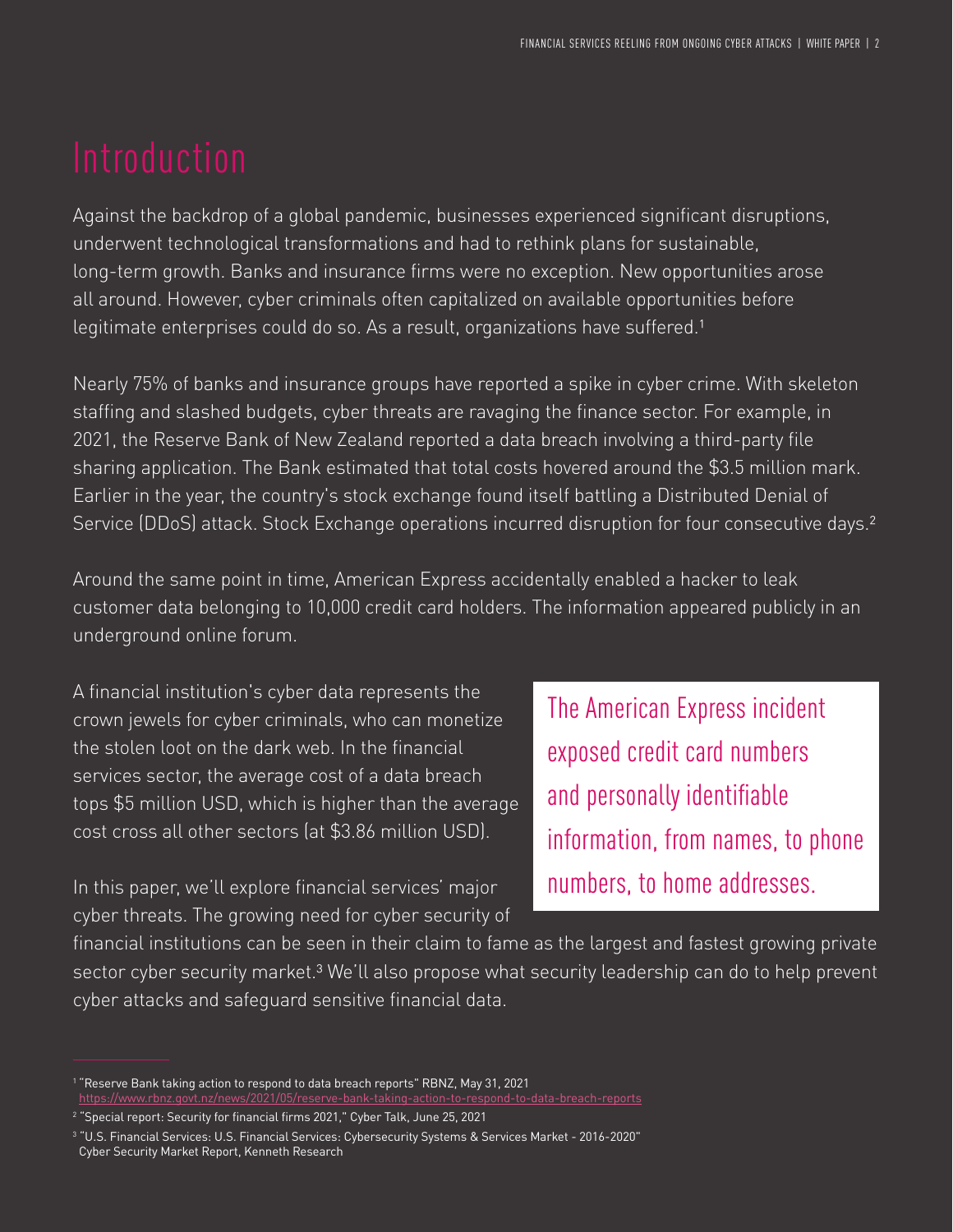### Financial Sector Threatscape

In 2020, the coronavirus pandemic functioned as the catalyst for a 238% increase in cyber attacks targeting the financial sector. Cyber criminals direct their attention towards financial groups in order to gain financially or to conduct espionage campaigns.4

One study conducted by the Carnegie Endowment for International Peace, a foreign-policy think tank, organized cyber threats involving financial sector organizations into two major categories: 1) High-impact operational risk

"Consumer bank and credit card fraud remains the number one form of cyber crime affecting financial institutions, but the tactics are changing."<sup>5</sup>

scenarios and 2) Upstream infrastructure scenarios.<sup>6</sup> The following list identifies how financial institutions' operations can be disrupted by direct infrastructure cyberattacks, or indirectly, by attacks on affiliated partner organizations:

- **Locking malware or ransomware attack on a financial institution:** A large bank can suffer a ransomware attack that renders the majority of the bank's computers unusable, resulting in operational disruption and client service disruption.
- **Large wire transfer fraud:** A financial institution experiences a significant monetary loss from a fraudulent transfer induced by a cyberattack.
- **Data breach and targeted information leak:** A rating agency is compromised with attackers stealing sensitive data about rated companies and other financial institutions, and emails and other internal documents.
- **Placing malware in trading systems:** Malware induces abnormally large trading volumes that affect price discovery.
- **A large-scale cyber attack on a global messaging network for financial transactions:** Persistent, large-scale attack over a month forces the network to discontinue service and shut down.
- **Simultaneous cyberattacks on systemically important institutions:** A number of major attacks on critical core infrastructures occur at the same time with a bank losing millions.

<sup>&</sup>quot;Special report: Security for financial firms 2021", Cyber Talk, June 25th 2021.

<sup>5</sup> "Forces Shaping the Cyber Threat Landscape for Financial Institutions," by William A. Carter, SWIFT Institute, October 2, 2017

<sup>6</sup> "Cyber Risk Scenarios, the Financial System, and System Risk Assessment," by Lincoln Kaffenberger, Emanuel Kopp, Carnegie Endowment for International Peace, September 30, 2019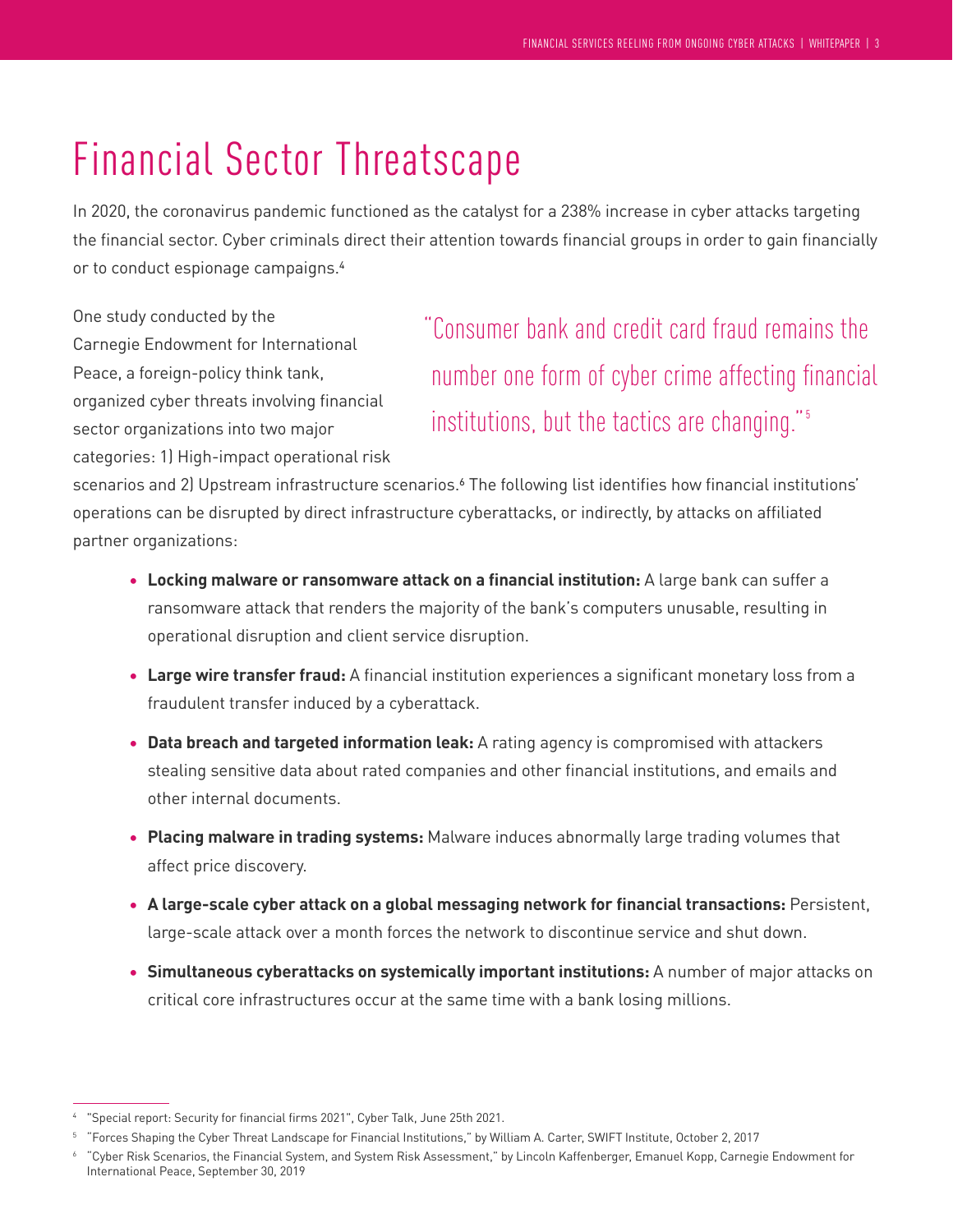Upstream infrastructure scenarios include:

- **Disruptions to central clearing:**  Coordinated attack disrupts the ability to perform functions, resulting in the inability to clear trades.
- **Attack disrupts payment-processing gateways:** Cyber attack causes intermittent disruptions of a retail payment system over a week, affecting tens of thousands of companies worldwide.
- **Massive malware infection:** Millions of network routers worldwide begin malfunctioning simultaneously due to malware installed surreptitiously at the factory.
- **Cloud provider fails:** A large cloud provider fails suddenly for unforeseen reasons, with companies reliant on the provider no longer able to operate.
- **Utilities disruption causes knock-on**

"With the Covid-19 coronavirus pandemic striking in early 2020 and organizations moving online, the financial sector has been met with advanced threats. Experts predict that 2021 will see a rise in the targeting of investment apps, a new target for cybercriminals.<sup>7</sup> Banks will continue to be targets of ransomware attacks. The cyber threats taken together, in combination with an unprecedented global pandemic, make the financial sector even more vulnerable to cyber attacks than ever before.

**effects:** Persistent, large-scale attack over a month forces the network to discontinue service and shut down.

• **Simultaneous cyber attacks on systemically important institutions:** A number of major attacks on critical core infrastructures occur at the same time with a bank losing millions.

<sup>7</sup> "Cyberthreats to financial institutions 2020: Overview and predictions" by Yury Namestinov, Dmitry Bestuzhev, Kaspersky Security Bulletin December 3rd 2019.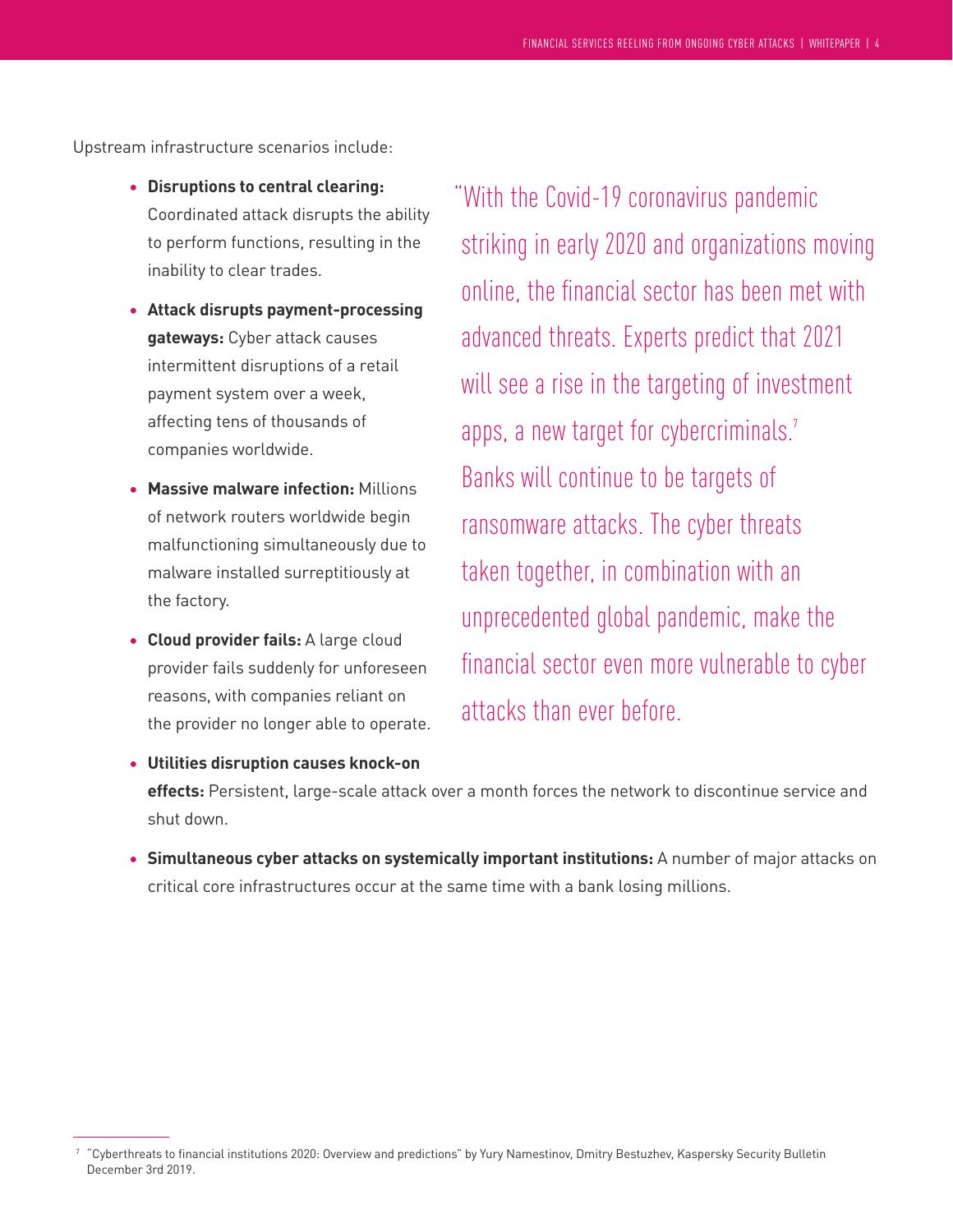## Mobile Banking Applications: Friend and Foe

By 2006, 80% of US banks offered internet-based banking services.<sup>8</sup> Today, it's a mainstream convenience that allows customers, from a computer or mobile apps on cellphones, to transfer funds, deposit checks, and pay bills 24 hours a day. It's anywhere, anytime banking offers numerous advantages, however, there are major downsides, including cyber threats to mobile phones.

In 2020, Check Point researchers found that 97% of organizations contended with mobile threats that leveraged multiple attack vectors. In addition, at least 40% of mobile devices are inherently vulnerable to cyber attacks.<sup>9</sup> One reason for the increase is the popularity of mobile banking applications. Cyber criminals follow the money trail and design malware to steal payment data, login credentials, and ultimately, funds from victims' bank accounts.10

Employees using bring-your-own mobile phones to access financial institution corporate networks also represent a huge cyber threat. Check Point mobile security researchers found "the financial services sector has the dubious distinction of experiencing the most dangerous kinds of malware."14



<sup>8</sup> "Rory Brown, Explains How Virtual Banks Went Mainstream," by Marela Bush, Chart Attack, October 4, 2019

<sup>9</sup> "Mobile malware attacks are booming in 2019: These are the most common threats," by Danny Palmer, ZDNet, July 25, 2019

<sup>10</sup> "Mobile Security Report 2021," Check Point Software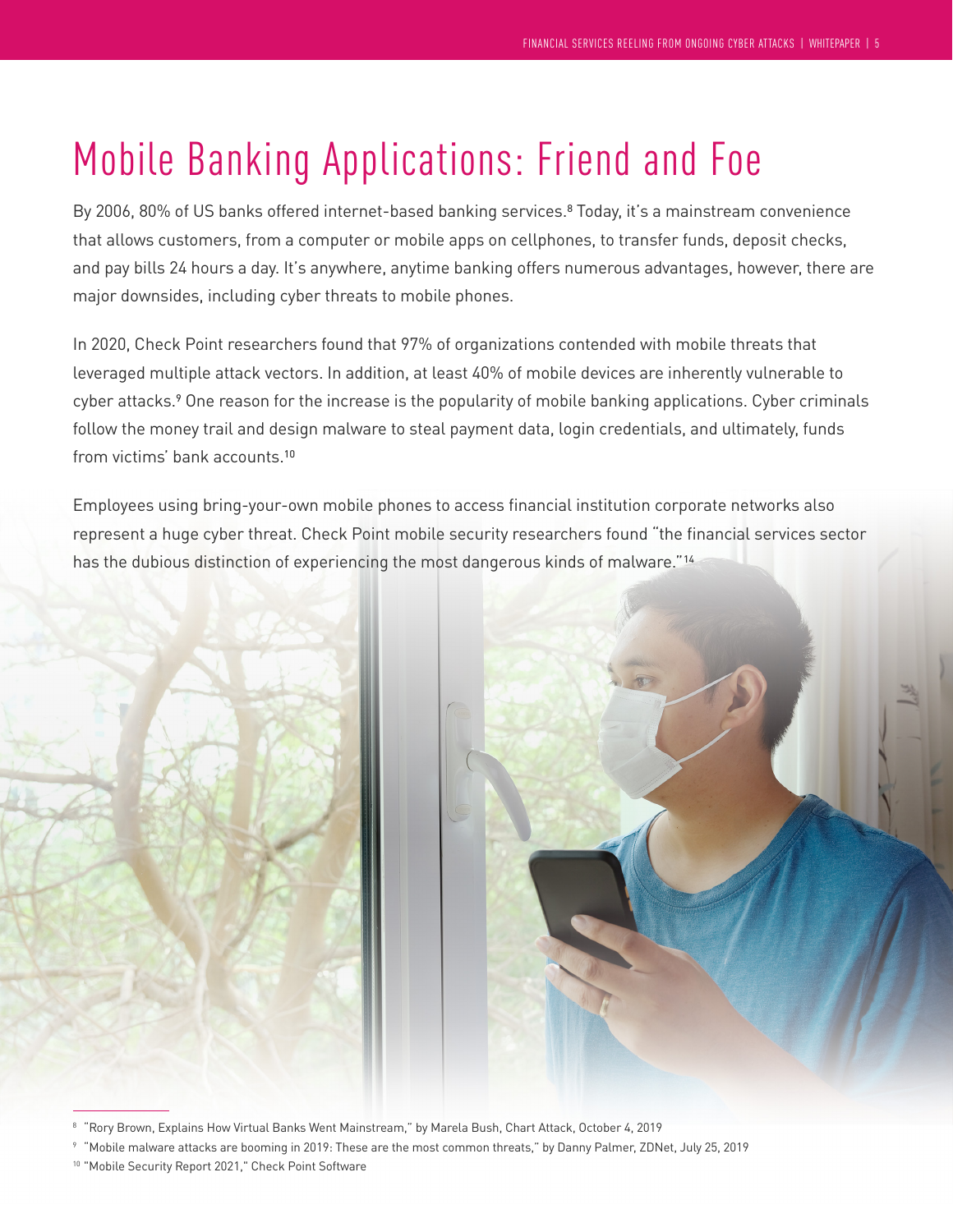## What Financial Institutions Can Do to Prevent Threats

While financial sector operations are complex and diverse, there are cyber security strategies that you can employ to reduce exposures and increase security effectiveness.

### Consolidated Security Architecture

As financial institutions further invest in cloud deployments, SaaS, mobility, and IoT devices, it's a habitual practice to add cyber security point solutions to protect each new component. However, the resulting patchwork of products can leave gaps for opportunistic attackers and present a management nightmare. Adding non-integrated solutions means the security team must monitor numerous user interfaces to find and respond to an overwhelming number of diverse security alerts.

One way of addressing security infrastructure complexity is by deploying a consolidated security architecture that can secure each threat vector and offer data-loss-prevention and forensic-analysis tools. This strategy lets financial firms cover all customer-facing technologies and infrastructure components whether on-site, SaaS, and in cloud environments, along with mobile devices. All vectors can then be monitored and managed through a single interface.

Consolidation has other advantages. When cyber security components talk to each other, they offer more effective protection against 5th and 6th generation multi-vector attacks. IT staff can keep tabs on the whole environment simultaneously. Streamlined monitoring raises

"Within minutes, today's polymorphic malware can change to avoid detection systems and spread throughout your network."

security effectiveness while it lowers the burden on and the cost of security staffing.

### Prevention

Many cyber security products and services mention a window in which to detect in-progress malware attacks. However, within minutes, today's polymorphic malware can change to avoid detection and can then quickly spread throughout your network. Cyber security that relies solely on detection can fail to prevent malware from entering your systems. This is one possible factor to explain the financial sectors high number of data breaches.

Cyber security solutions can now offer proactive attack prevention to stop malware threats before penetrating a network. Prevention is expanding through the use of advanced technologies such as artificial intelligence (AI) and/or machine learning (ML) and behavioral analysis monitored and managed through a single interface.